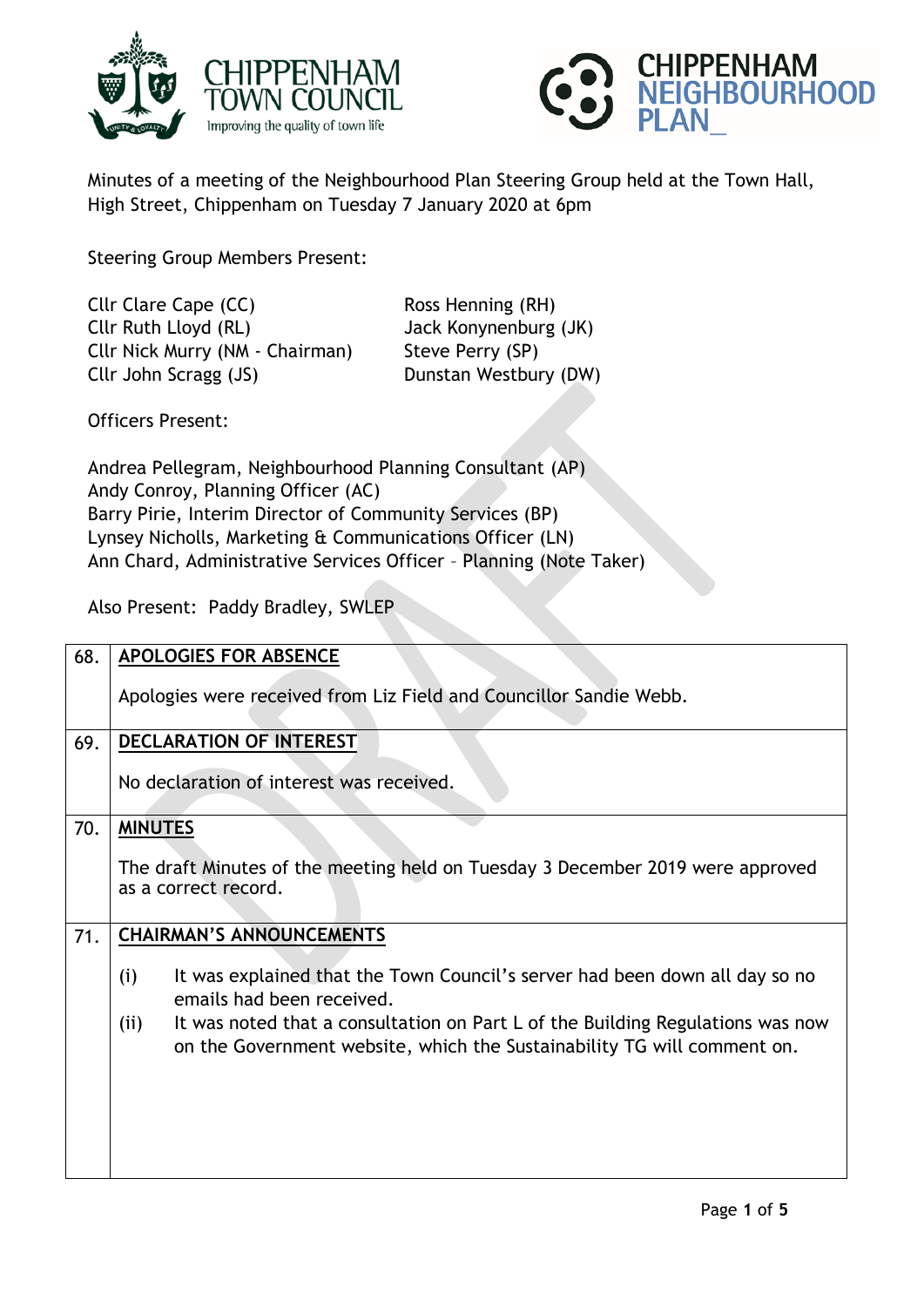| 72. | <b>WILTSHIRE PLANNERS MEETING</b>                                                                                                                                                                                                                                                                                                                                                                                                                                                                                                                                                                                                                                                                                                                                                                                                                                                                                                                                                                                                                                                                                                                                   |
|-----|---------------------------------------------------------------------------------------------------------------------------------------------------------------------------------------------------------------------------------------------------------------------------------------------------------------------------------------------------------------------------------------------------------------------------------------------------------------------------------------------------------------------------------------------------------------------------------------------------------------------------------------------------------------------------------------------------------------------------------------------------------------------------------------------------------------------------------------------------------------------------------------------------------------------------------------------------------------------------------------------------------------------------------------------------------------------------------------------------------------------------------------------------------------------|
|     | AC reported on a meeting with Wiltshire Council Planners held in December. He<br>explained that the first half an hour was transport topic based. The Link Officer is<br>also preparing a Green Infrastructure Strategy and an Open Space Strategy. NM<br>added that the Green Infrastructure TG should liaise with the Officer. A discussion<br>on Statement of Common Ground in Local Plan Review took place and Wiltshire<br>Council would be forwarding examples of what this might look like to AC/NM.                                                                                                                                                                                                                                                                                                                                                                                                                                                                                                                                                                                                                                                         |
|     | AP said that Wiltshire Council were starting work on the emerging Local Transport<br>Plan 4 (LTP4) document. NP evidence could be used when Wiltshire Council carry out<br>consultation on LTP4. We must try to marry together on this. DW added that the<br>last time this document was produced, there wasn't much included for Chippenham<br>due to the site allocation work being carried out at the same time.                                                                                                                                                                                                                                                                                                                                                                                                                                                                                                                                                                                                                                                                                                                                                 |
| 73. | PRESENTATION FROM SWINDON & WILTSHIRE LOCAL ENTERPRISE PARTNERSHIP<br>(SWLEP)                                                                                                                                                                                                                                                                                                                                                                                                                                                                                                                                                                                                                                                                                                                                                                                                                                                                                                                                                                                                                                                                                       |
|     | The SG received a presentation from Paddy Bradley, Director of the Swindon &<br>Wiltshire Local Enterprise Partnership (SWLEP). He explained the role of the LEP. A<br>Railway Strategy has been developed, working with both Swindon and Wiltshire<br>Councils and they are exploring a rail link from Bristol to Oxford via Chippenham. He<br>said that as more development takes place, Chippenham runs the risk of becoming<br>more of a dormitory town. It is therefore important that the benefits of the<br>electrification and development enabled by the HIF generate economic growth and<br>that this is used to help revitalise the Town. The LEP's objective is sustainable<br>economic growth. It has an Energy Strategy which focuses on renewable energy<br>sources. The LEP loans money to businesses for energy generation, plastics<br>recycling, waste to energy processes, products for clean water and new energy<br>vehicles infrastructure. The take up of new energy vehicles is small (less than 1%)<br>but will grow rapidly, so infrastructure is needed.                                                                                |
|     | The SG were given an opportunity to ask questions. NM said he believed it was<br>important that Chippenham was a place where people could work and live and that<br>attracting good quality employers to the town, not just building houses, was crucial<br>for this. NM asked how the SG could support the LEP and PB replied that developing<br>something in plain English would help, together with encouraging the growth of<br>Chippenham for 'good' businesses. He explained that a risk to developers comes in<br>getting through the planning process so anything the NP can do to de-risk it would<br>make Chippenham an attractive place for developers. In response to a question from<br>JS, PB said that rail services to Westbury will improve. He suggested that the good<br>connectivity of the town and cheaper land could be a good selling point. DW pointed<br>out that commercial developments should ideally be within 10 minutes of the<br>Railway Station and if this was not possible, methods of transport by stainable modes<br>should be provided. PB replied that it was good to look at what land is available<br>around the Station. |
|     | AP referred to neighbourhood development orders (NDO) and the risk of planning<br>permission as a problem. AP proposed that for the next meeting, she prepare a                                                                                                                                                                                                                                                                                                                                                                                                                                                                                                                                                                                                                                                                                                                                                                                                                                                                                                                                                                                                     |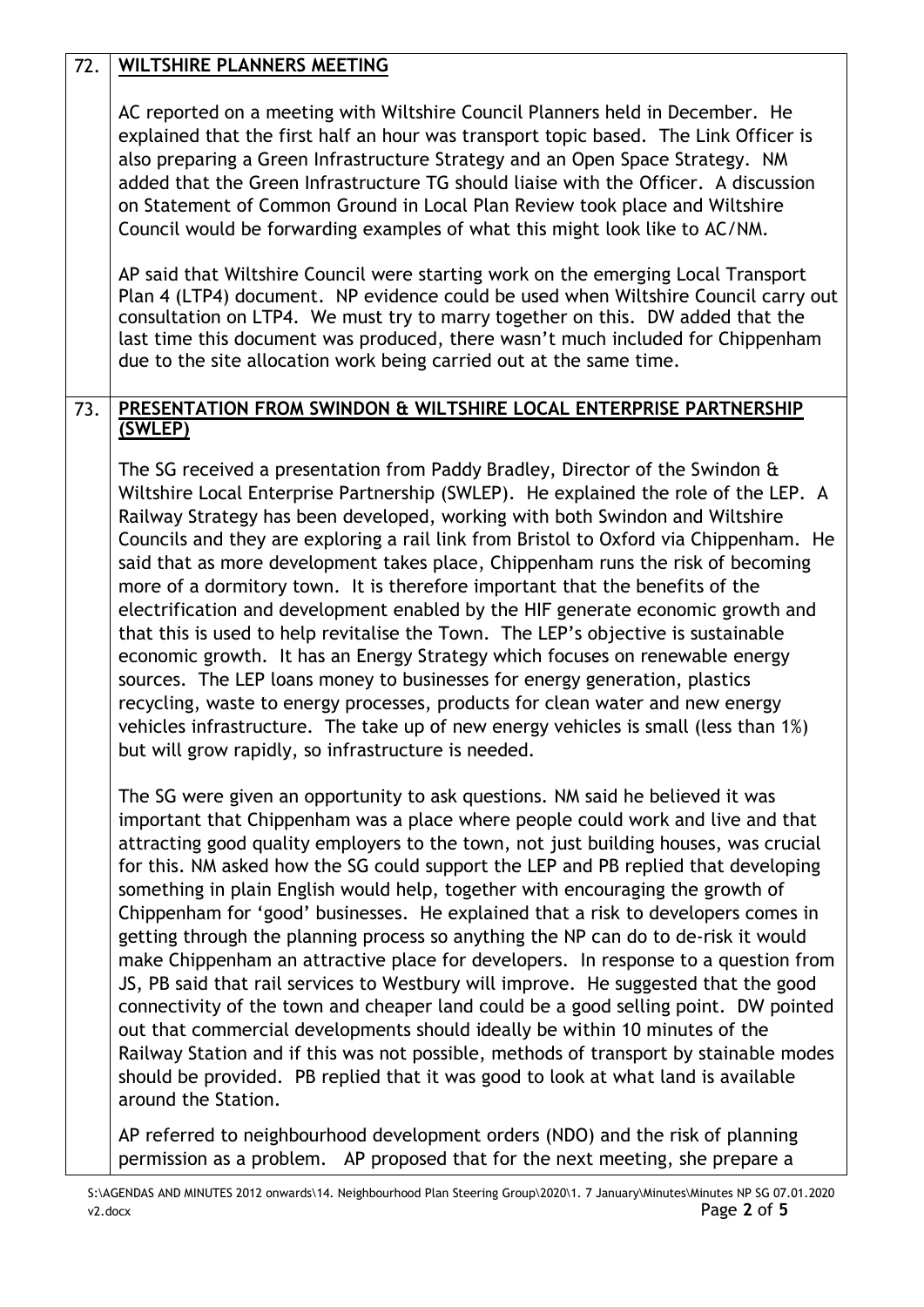|     | paper setting out an engagement exercise for stakeholders in the Station area with a<br>view to the possibility of a creating a NDO for the Station area. The SG agreed.                                                                                                                                                                                                                                                                                                                                                                                                                                                                                                                                                                                                                                                                                                                                                                                                                                                                                                                                                                                                                                                                                                                                                                                                                                                                                                                                                                             |
|-----|------------------------------------------------------------------------------------------------------------------------------------------------------------------------------------------------------------------------------------------------------------------------------------------------------------------------------------------------------------------------------------------------------------------------------------------------------------------------------------------------------------------------------------------------------------------------------------------------------------------------------------------------------------------------------------------------------------------------------------------------------------------------------------------------------------------------------------------------------------------------------------------------------------------------------------------------------------------------------------------------------------------------------------------------------------------------------------------------------------------------------------------------------------------------------------------------------------------------------------------------------------------------------------------------------------------------------------------------------------------------------------------------------------------------------------------------------------------------------------------------------------------------------------------------------|
|     | Actions: AP to prepare a paper on stakeholder engagement for possible Station area<br>NDO.                                                                                                                                                                                                                                                                                                                                                                                                                                                                                                                                                                                                                                                                                                                                                                                                                                                                                                                                                                                                                                                                                                                                                                                                                                                                                                                                                                                                                                                           |
| 74. | PRESENTATION FROM TOWN CENTRE TOPIC GROUP                                                                                                                                                                                                                                                                                                                                                                                                                                                                                                                                                                                                                                                                                                                                                                                                                                                                                                                                                                                                                                                                                                                                                                                                                                                                                                                                                                                                                                                                                                            |
|     | The SG received a presentation from JK on the Bridge Centre/Bath Road site on<br>behalf of the Town Centre TG. The TG had come up with an indicative masterplan<br>and a way forward, having also been advised by Chris Hilton of Wiltshire Council.<br>Wiltshire Council were looking towards the NP process for initial ideas. JK ran<br>through the history of the site. The TG had agreed that the site should not be just<br>retail, but a mixture of uses with good quality public realm. He ran through the<br>constraints and opportunities on the site. AC suggested working with JK on bullet<br>points for the policy in the NP using the National Design Guide criteria. It was noted<br>that the site was owned by Wiltshire Council but there was some uncertainty<br>regarding the ownership of Bank House. NM suggested the Vision Masterplan could be<br>looked at prior to forming policies. JK asked the SG to read the report document<br>that he had written which AC would send round once CTC's server was up and<br>running again, and to feed back on any suggestions. The SG agreed with the<br>indicative master plan and AC said JK would now do a presentation to full Council on<br>the 15 <sup>th</sup> January. NM pointed out that it must be made clear this was a concept to<br>enable policies to be developed. CC expressed caution regarding how this was<br>presented as it could be dependent on the southern link road proceeding, which had<br>yet to go through the Local Plan Review.<br><b>Actions:</b> |
|     | JK to give presentation to full Council meeting on 15 January (at 6.30pm).<br>AC to circulate KJ's report.                                                                                                                                                                                                                                                                                                                                                                                                                                                                                                                                                                                                                                                                                                                                                                                                                                                                                                                                                                                                                                                                                                                                                                                                                                                                                                                                                                                                                                           |
| 75. | <b>TOPIC GROUP MEMBERSHIP CHANGES</b>                                                                                                                                                                                                                                                                                                                                                                                                                                                                                                                                                                                                                                                                                                                                                                                                                                                                                                                                                                                                                                                                                                                                                                                                                                                                                                                                                                                                                                                                                                                |
|     | An updated Topic Group Membership List was noted.                                                                                                                                                                                                                                                                                                                                                                                                                                                                                                                                                                                                                                                                                                                                                                                                                                                                                                                                                                                                                                                                                                                                                                                                                                                                                                                                                                                                                                                                                                    |
| 76. | <b>ACTIONS FROM TOPIC GROUP MEETINGS</b><br>JK reported on the Town Centre TG:<br>Bridge Centre site work, as outlined earlier.<br>$\bullet$<br>Shop front design guide going well.<br>• Public realm improvements - looking at upper Market Place.<br>Residential use above shops - it will only be possible to provide a few<br>$\bullet$<br>paragraphs as it can only be encouraged, not imposed.<br>Working on updating the Conservation Area Appraisal.<br>$\bullet$<br>River Green Corridor Masterplan - no progress yet. NM added that Eagle One<br>$\bullet$<br>were keen to talk to the TG and CC added that the Green Infrastructure TG<br>could join with the Town Centre TG on this.                                                                                                                                                                                                                                                                                                                                                                                                                                                                                                                                                                                                                                                                                                                                                                                                                                                     |
|     | RH reported on the Housing TG:<br>Had put together the text for the consultation events on housing design.<br>$\bullet$<br>There would be one in St. Paul's Hall, one at the Town Hall and one at Café                                                                                                                                                                                                                                                                                                                                                                                                                                                                                                                                                                                                                                                                                                                                                                                                                                                                                                                                                                                                                                                                                                                                                                                                                                                                                                                                               |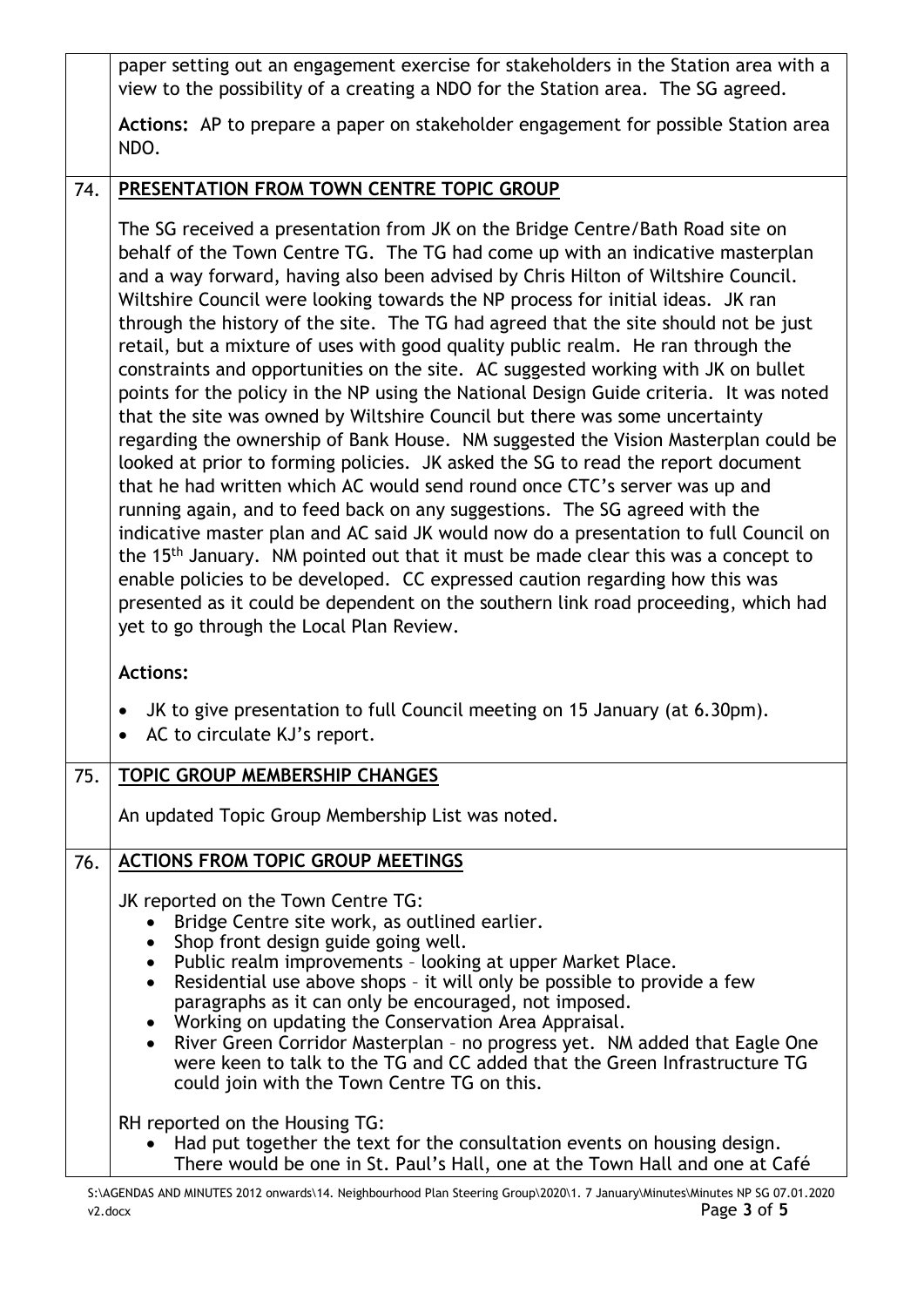Spero, which represented areas of mixed housing. Halls had been booked for these events and the TG wanted to work with other TGs on this.

Grant awarded from AECOM for Housing Needs Assessment.

JS reported on the Transport TG:

- A draft paper had been written on public transport in Chippenham.
- Looking at parking standards but already in Local Plan so it could supplement it, e.g. parking for electric vehicles. AP suggested wording such as "current policy says .., emerging policy says …" and added that Wiltshire Council would have to agree to this. DW suggested talking to Wiltshire Council as it may accept the TGs work if done first.
- Walking/cycling –TG continuing to map existing routes and identify improvements. AP added that if ideas between TGs overlap don't worry, just get ideas down. NM said that the Town centre was not connected and asked how CIL money could help. AP suggested 'standards' for segregated lane, etc. (hard to implement in areas already developed). Identify key routes into Town from new residential areas and use colour coding to indicate where improvements are needed. The residents of new areas will have to use these routes so emphasize this.
- NM reported that on 16<sup>th</sup> January a meeting will be held (4pm at Rob Elkin's offices) to view the draft cycle map for Chippenham.
- NM reported that a Good Energy meeting would be held soon, funding research into electric vehicle charging.
- JS added that standards on new public footpaths could be looked into for such things as safety lighting, accessibility, etc.

| 77. | <b>HOUSING TOPIC GROUP - CONSULTATION EVENTS</b>                                                                                                                                                       |
|-----|--------------------------------------------------------------------------------------------------------------------------------------------------------------------------------------------------------|
|     | NM stressed the importance of TGs pushing ahead/accelerating with evidence<br>gathering, given the time now remaining on the Topic Group phase.                                                        |
|     | • A draft business survey was being worked on.<br>Sizable employment sites were hard to find.                                                                                                          |
|     | AC reported on the Economy TG:                                                                                                                                                                         |
|     | • Group wants carbon neutral development but may be practical problems with<br>that.<br>Meeting on 23 <sup>rd</sup> January with Dan Stone of CSE.<br>$\bullet$                                        |
|     | NM reported on the Sustainability & Climate Change TG:                                                                                                                                                 |
|     | Doing three surveys for the users of Community Infrastructure, providers of<br>facilities and community groups.                                                                                        |
|     | AP reported on the Community Infrastructure TG:                                                                                                                                                        |
|     | • Met before Christmas and next meeting on $21^{st}$ January.<br>Gathering evidence regarding existing green spaces which is being put onto a<br>map to create a Local Green Space Designation Policy. |
|     | CC reported on the Green Infrastructure TG:                                                                                                                                                            |
|     | trinity, as safely tighting, accessibility, etc.                                                                                                                                                       |

SG members received a copy of draft promotional material for February Housing Design public consultation events. There would be a leaflet drop by the TG (approx.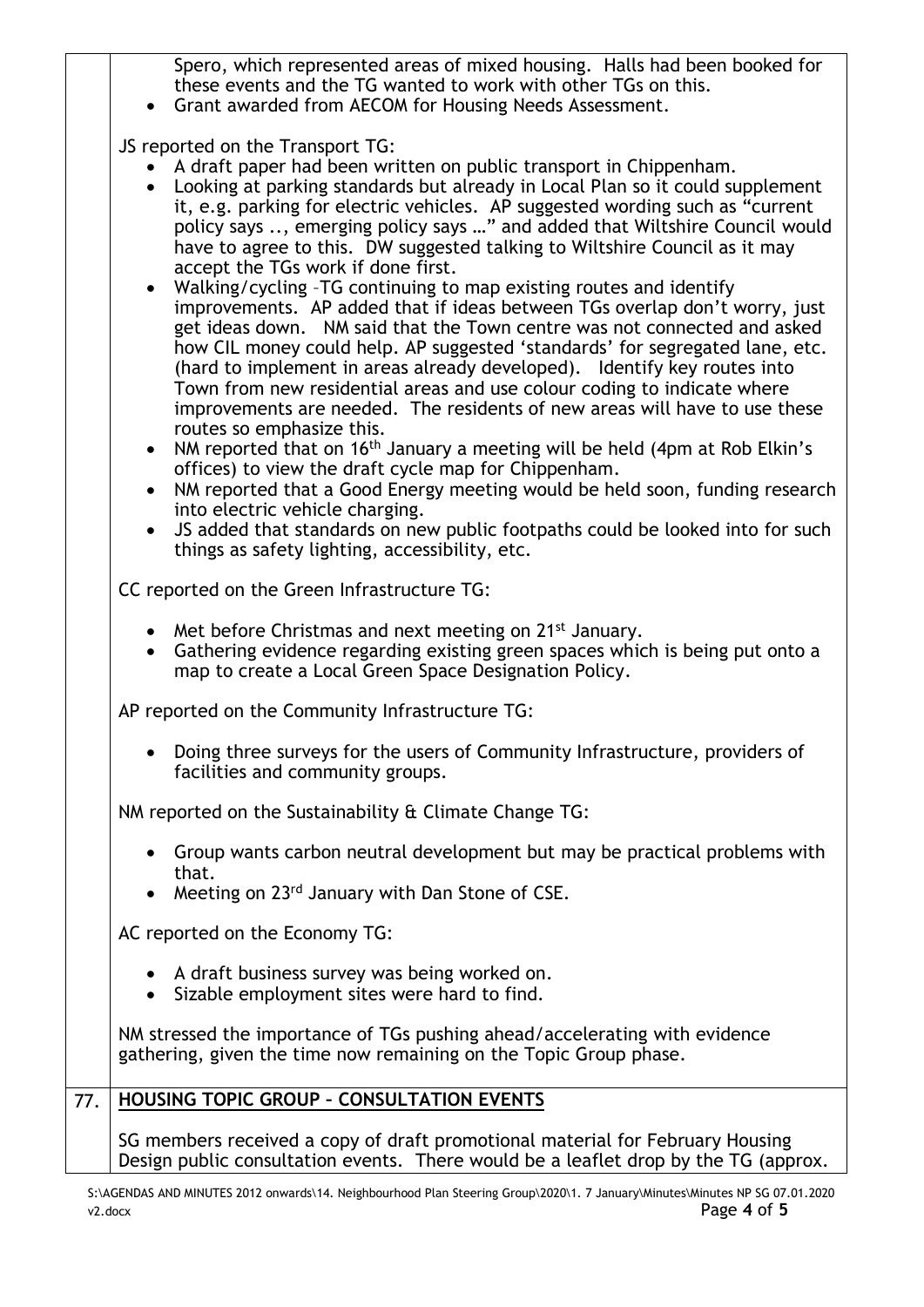|     | 1,000 leaflets - RH to check numbers required), each event being targeted to a<br>different housing estate. AP explained that the 3 hour events will include an<br>introduction, SWOT analysis, comfort break and interactive exercise. This<br>information will form the basis of a design code. Questions will be asked about<br>existing homes and then on aspirations for the future. DW suggested 4 minutes for<br>each bullet point on the interactive exercise. AP would need help taking notes and<br>suggested that the events could be recorded to aid with capturing comments. LN<br>suggested the use of flipcharts and would work on branding for the leaflets and social<br>media coverage (RH to liaise separately with LN on this). Refreshments still to be<br>arranged. Could invite G&H to attend second event. Add line by our website address<br>to say that residents can send comments in. BP suggested taking the promotional<br>leaflets to the Community Area Board meeting on Monday 3rd February to advertise<br>the events (NP has a stall). |
|-----|---------------------------------------------------------------------------------------------------------------------------------------------------------------------------------------------------------------------------------------------------------------------------------------------------------------------------------------------------------------------------------------------------------------------------------------------------------------------------------------------------------------------------------------------------------------------------------------------------------------------------------------------------------------------------------------------------------------------------------------------------------------------------------------------------------------------------------------------------------------------------------------------------------------------------------------------------------------------------------------------------------------------------------------------------------------------------|
|     | <b>Actions:</b><br>RH to confirm with AC numbers of leaflets required.<br>$\bullet$<br>LN to work on branding for leaflets and social media coverage (with RH).<br>$\bullet$<br>G&H to be invited to second event.<br>$\bullet$<br>LN to add line to leaflets regarding sending in comments.<br>$\bullet$<br>AC to take leaflets to Community Area Board meeting on 3 February.<br>$\bullet$                                                                                                                                                                                                                                                                                                                                                                                                                                                                                                                                                                                                                                                                              |
| 78. | PUBLIC CONSULTATION SURVEY QUESTIONS                                                                                                                                                                                                                                                                                                                                                                                                                                                                                                                                                                                                                                                                                                                                                                                                                                                                                                                                                                                                                                      |
|     | SG members received a list of potential public survey questions arising from TG that<br>could be included on a joint public survey. AP stressed that there had to be a<br>deadline for possible questions as AECOM would be in touch soon regarding Housing<br>Needs Assessment Survey questions. NM added that the deadline for submission of<br>any questions from TGs to the joint public survey should be before the next SG<br>meeting and the SG agreed that TG Chairmen should collate questions from their<br>TG's. AC said individual surveys for specific users could be carried out separately.<br>AC explained that questions should only be used as a method for gathering specific<br>evidence for a policy topic. AC would circulate an email to TG Chairs regarding the<br>deadline for this and give guidance on what kind of questions were needed.                                                                                                                                                                                                     |
|     | <b>Actions:</b>                                                                                                                                                                                                                                                                                                                                                                                                                                                                                                                                                                                                                                                                                                                                                                                                                                                                                                                                                                                                                                                           |
|     | AC to email TG Chairs on deadline and advise on kind of questions needed.<br>٠<br>TG Chairs to collate possible questions from their TG before the next SG meeting<br>and bring these to the next meeting.                                                                                                                                                                                                                                                                                                                                                                                                                                                                                                                                                                                                                                                                                                                                                                                                                                                                |
| 79. | <b>ITEMS FOR NEXT MEETING</b>                                                                                                                                                                                                                                                                                                                                                                                                                                                                                                                                                                                                                                                                                                                                                                                                                                                                                                                                                                                                                                             |
|     | Report back on actions from January TG Meetings.<br>Public consultation survey questions.<br>٠<br>AP paper on NDO stakeholder engagement exercise for Station area.                                                                                                                                                                                                                                                                                                                                                                                                                                                                                                                                                                                                                                                                                                                                                                                                                                                                                                       |
| 80. | DATE/TIME OF NEXT MEETING                                                                                                                                                                                                                                                                                                                                                                                                                                                                                                                                                                                                                                                                                                                                                                                                                                                                                                                                                                                                                                                 |
|     | Tuesday 4 February 2020, 6pm, The Meeting Place, Chippenham Town Hall.                                                                                                                                                                                                                                                                                                                                                                                                                                                                                                                                                                                                                                                                                                                                                                                                                                                                                                                                                                                                    |
|     | The meeting finished at 7.55pm                                                                                                                                                                                                                                                                                                                                                                                                                                                                                                                                                                                                                                                                                                                                                                                                                                                                                                                                                                                                                                            |